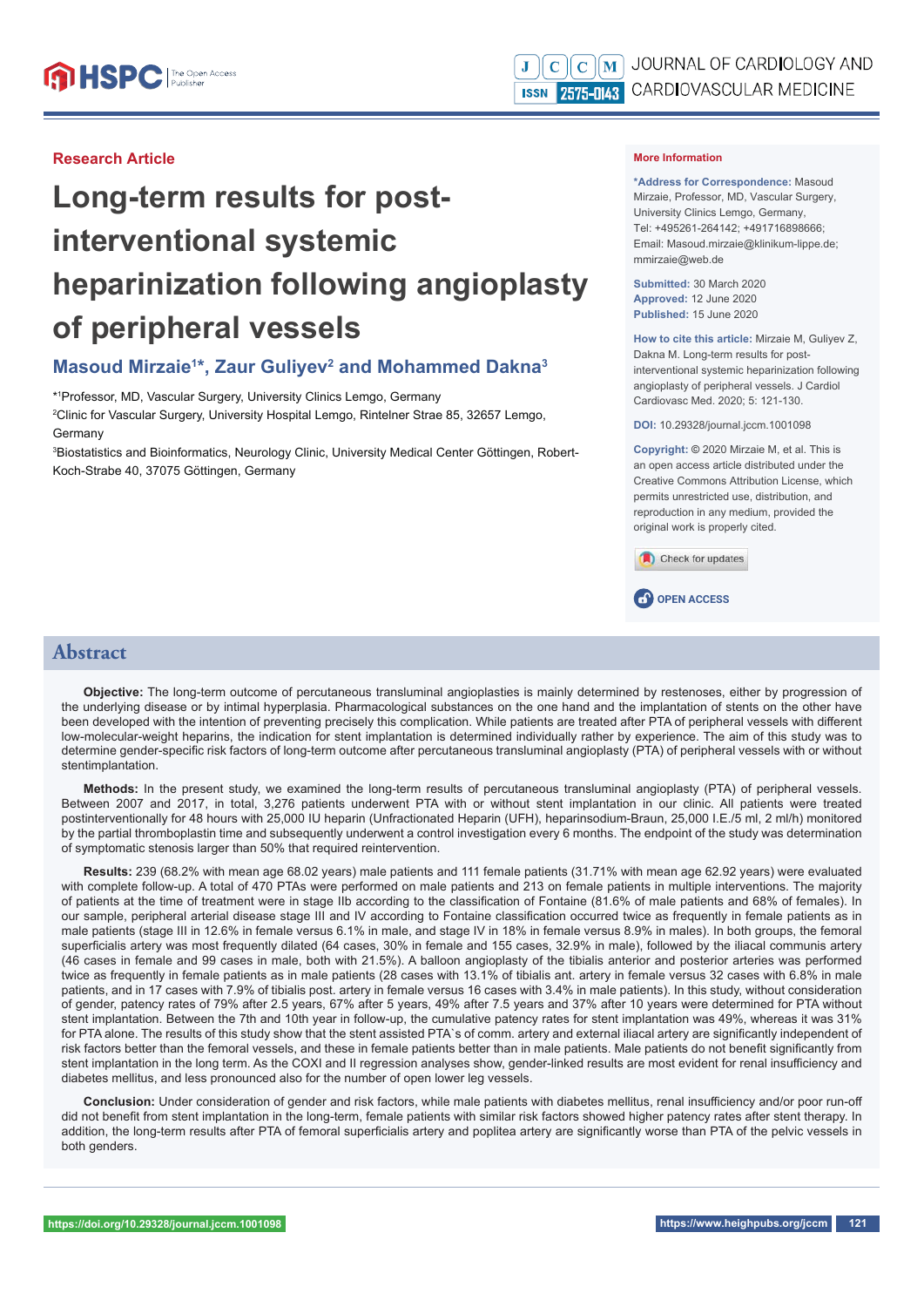

# **Introduction**

Percutaneous angioplasty with stenting of the superficial femoral and popliteal artery is the treatment of choice in the majority of patients with peripheral artery disease (PAD) [1,2]. The secondary long-term outcome of percutaneous transluminal angioplasty is mainly determined by instentstenosis (ISR) [3,4]. Advancements such as drugeluting stents (DES), covered stents, and drug-coated balloons (DCB) were developed to reduce the rate of instentstenosis and improve long-term results [5-9]. Within the first year after treatment, ISR occurs in 18% – 40% of patients undergoing stenting in the femoro-popliteal segment [10,11]. The vascular injury caused by balloon dilatation and stent implantation can lead to an inflammatory reaction and as a result to excessive neointima hyperplasia and ISR [12,13], which develop within a period of weeks to months (14). The routine therapy of platelet aggregation inhibitors and the administration of anticoagulants are recommended to reduce thrombogenicity after stent implantation using different therapeutic approaches [15,16]. Until the year 2003, the experience gained from coronary stenting with heparin was mainly adopted as standard therapy for stent implantation in peripheral vessels. The studies focused on complications occurring after heparin administration rather than on the efficacy of heparin administration [17,18]. Experience from the management of cardiac patients has shown that due to the lack of routine anti-thrombin III (AT-III) determination, the effects mediated by heparin can be difficult to predict, as the determination of the activated clotting time (ACT) or the partial thromboplastin time (PTT) alone may not be sufficient for the assessment of heparin effects [19]. In addition, the role of risk factors in longterm outcomes after PTA has rarely been systematically investigated so far. Therefore, the aim of this study was to determine gender-specific risk factors of long-term outcome following postinterventional 48-hour heparinization after peripheral PTA. In addition, the role of stent implantation was examined for long-term results depending on the vessels treated.

# **Materials and methods**

In a prospective study conducted between 2007 and 2017, in total 3,276 patients underwent peripheral vascularization at the Clinic for Vascular Surgery in collaboration with the Institute for Interventional Radiology. As inclusion criteria, patients with peripheral arterial occlusive disease in stage IIa, IIb, III and IV according to Fontaine classification were defined. The vascular status was determined by clinical findings, determination of ABI (ankle-arm index), of the TASC classification, of the open lower legs vessels, and the classification to Fontaine. All risk factors and comorbidity such as arterial hypertension, diabetes mellitus, hyperlipidemia, nicotine consumption, hyperuricemia, coronary heart disease, possible tumor diseases and medication were documented. The exclusion criteria were a previous intervention on peripheral vessels, previous bypass operations or patients scheduled for a hybrid intervention, so that PTA was only part of the primary treatment. Patients were divided into 3 groups, GI: PTA of the pelvic vessels, always with stent implantation, GII: PTA of the femoral superficialis artery, the popliteal artery with or without stent implantation and GIII: PTA of the lower leg vessels without stent implantation. The majority of these patients (*n =* 2,956) were treated post-interventionally for 48 hours with 25,000 IU heparin/24 hours (unfractionated heparin, heparin-sodium-Braun, 25,000 I.E./5 ml, 2 ml/h, Braun, Germany). The heparin therapy was controlled with PTT. Patients underwent follow-up examinations at 6-month intervals. The complete vascular status was determined at each follow-up examination. Symptomatic patients were untergoing to invasive diagnostics. The endpoint of the study was defined as the patancy rate of the treated vessel section with stenoses less than 50%, the changes in the fontaine classification and the symptoms of patients. In this analysis all 350 patients who had undergone all follow-up examinations were considered. In total, 213 interventions in 111 female (31.71%) and 470 interventions in 239 men (68.29%) were performed.

#### **Statistical analyses**

Numerical variables are expressed as means ± SD. Count variables expressed with Kaplan-Meier curves were used to compare the cumulative probability risk of patency. Time zero for the Kaplan-Meier survival analysis was taken as the date on which the primary intervention was undertaken. For eventfree patients, the follow-up was censored at the last visit. The log-rank test was used to determine any statistical differences in the Kaplan-Meier curves between the groups. For multiplecomparison analyses, the statistical significance value was adjusted by the Bonferroni Holm procedure. The association between the time to event occurrence and clinical covariates was examined with the use of a multivariate Cox regression model. The multivariate model was adjusted for intervention type (PTA/STENT), gender, smoking status. Comorbidities (coronary heart disease: CHD, diabetes mellitus: DM, renal insufficiency: RF, hyperlipoproteinemia: HLP, arterial hypertension: AH, hyperuricaemia: HU), Vessels type and PTA device type. The proportional hazards assumption was tested by Schoenfeld residuals (phtest). No statistically significant violation was found. Hazard ratios (HR) along with their standard errors and the corresponding p-values for the associations are presented. A reduced model with gender alone as covariate is also considered. The significance level was set to alpha = 5% for all statistical tests. All analyses were performed with the statistic software R (version 3.4.4) using the packages survminer and survMisc.

## **Results**

#### **Characterization of the study cohort**

The majority of patients were male (68.3%). The mean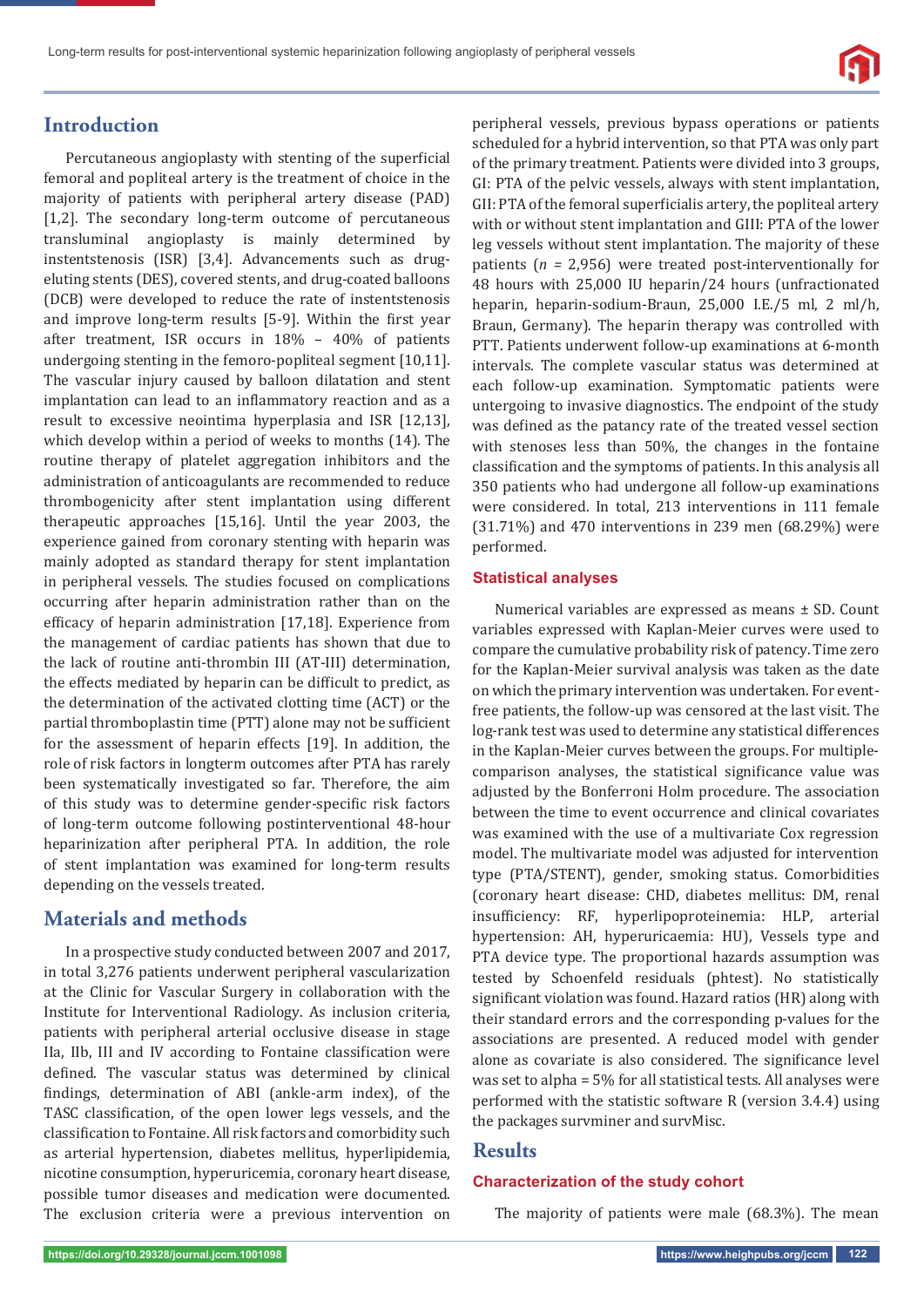

age for men was  $62.9 \pm 11.9$  years and for females  $68.0 \pm 15.0$ years. While the males clearly predominated until the age of 60 years, the number of female patients increased from the age of 60. The gender distribution of the cohort is shown in table 1. As expected, arterial hypertension, hyperlipoproteinemia and nicotine abuse were common risk factors in this cohort of patients, followed by diabetes mellitus and renal insufficiency. More than 85% of the patients had multiple risk factors. Comorbid coronary heart disease was diagnosed in approximately one-third of study participants (30%) and cancers in about one-tenth (10%). Stenosis or occlusion of the subclavian artery as well as aneurysms were only rarely diagnosed in our population. At the time of treatment, 81% of males and 68% of female patients were in stage IIb according to the Fontaine classification. Surprisingly, almost twice as many female patients were at stage III and IV (12.6% versus 6.3% for stage III and 18% versus 8.9% for stage IV) (Tables 1, 2). For the statistical evaluation, the aneurysms, subclavian artery and aorta were not taken into consideration.

#### **Localization of lesions in affected arteries**

In both genders, the femoral superficial artery was the most frequently treated vessel with 30% and 32.9%, respectively, followed by the PTA of the common iliac artery with 21%. PTA of the external iliac artery was performed twice as frequently in male patients with 14.4% as in females (with 7.5%). While the proportion of PTAs in the I. and III. Segment of the popliteal artery did not differ between the two genders, a PTA of the II. Segment was performed twice as frequently in male patients (8.5%) as in female patients (4.7%). Correspondingly, in female patients, PTAs of the anterior and posterior tibial artery were performed in 13.1% and 6.8%, respectively (Table1).

#### **Severity of clinical symptoms in PAD patients**

The superficial femoral artery was most frequently affected (*n =* 219), leading in more than 80% of cases to the development of PAD in stage IIb (*n =* 177, 80.5%), in 13.2% in stage IV (*n =* 29) and in 5.91% in stage III (*n =* 13). A relevant stenosis of the common iliac artery led in 86.4% to stage IIb (*n =* 127), in 8.2% to stage III (*n =* 12), and in 4.8% to stage IV (*n =* 7). Less frequently diagnosed was a stenosis of the external iliac artery (*n =* 81), and its clinical severity was similar to the stenosis of the common iliac artery with 85.4% (*n =* 70) of the patients presenting with stage IIb, 8.5% (*n =* 7) in stage III and with 4.9% (*n =* 4) in stage IV. Hemodynamically relevant lesions in the I. segment of the popliteal artery caused in 62.8% (*n =*  32) stage IIb, in 17.7% stage III and in 15.7% (*n =* 8) stage IV symptoms. Similar results were found in the second segment of the popliteal artery with  $49.0\%$  IIb ( $n = 25$ ), 17.7% stage III  $(n = 9)$  and 21.6%  $(n = 11)$  stage IV symptoms. The third segment of the popliteal artery led to stage IIb symptoms in 61.1% (*n =* 11), to stage III symptoms in 11.1 % (*n =* 2), and to stage IV symptoms in 22.2% (*n =* 4) (Table 3).

#### **Cumulative patency rate of both groups depending on coronary heart disease and gender as risk factors**

In male patients without coronary heart disease (CHD),

| <b>Table 2:</b> Comorbid diseases (percentage).                |      |  |  |  |
|----------------------------------------------------------------|------|--|--|--|
| Arterial hypertonia                                            | 78.3 |  |  |  |
| Coronary heart disease                                         | 30.3 |  |  |  |
| Diabetes mellitus                                              | 29.1 |  |  |  |
| Hyperlipoproteinemia                                           | 59.7 |  |  |  |
| Hyperurikemia                                                  | 10.1 |  |  |  |
| Renal insufficiency<br>27.4                                    |      |  |  |  |
| Smoking<br>78.9                                                |      |  |  |  |
| 10.2<br>Tumor                                                  |      |  |  |  |
| Categorical variables are presented as an absolute percentage. |      |  |  |  |

| Table 1: Baseline characteristics of the study population.    |                   |                     |  |  |
|---------------------------------------------------------------|-------------------|---------------------|--|--|
|                                                               | Male (percentage) | Female (percentage) |  |  |
|                                                               | 239 (68.29)       | 111 (31.71)         |  |  |
| Age (mean $\pm$ SD)                                           | 68.02 (14.95)     | 62.92 (11.93)       |  |  |
| Fontaine classification of PAD<br>(Peripheral Artery Disease) | 359               | 150                 |  |  |
| lla                                                           | 2(0.55)           | 0(0)                |  |  |
| <b>IIb</b>                                                    | 293 (81.6)        | 102 (68)            |  |  |
| $\mathbf{III}$                                                | 22(6.1)           | 19 (12.6)           |  |  |
| IV                                                            | 32(8.9)           | 27(18)              |  |  |
| <b>Treated Vessels</b>                                        | 470               | 213                 |  |  |
| $I-1$                                                         | 99 (21.5)         | 46 (21.5)           |  |  |
| $I-2$                                                         | 66 (14.04)        | 16(7.5)             |  |  |
| $I-3$                                                         | 3(0.63)           | 0(0)                |  |  |
| $II-1$                                                        | 155 (32.9)        | 64 (30)             |  |  |
| $II-2$                                                        | 31(6.5)           | 18(8.4)             |  |  |
| $II-3$                                                        | 40(8.5)           | 10(4.6)             |  |  |
| $II-4$                                                        | 13(2.7)           | 5(2.3)              |  |  |
| $III-1$                                                       | 32(6.8)           | 28 (13.1)           |  |  |
| $III-2$                                                       | 16(3.4)           | 17(7.9)             |  |  |
| $III-3$                                                       | 14(2.9)           | 6(2.8)              |  |  |
|                                                               |                   |                     |  |  |

Legends: I-1: Iliacal communis artery, I-2: Iliacal external artery, I-3: Iliacal interna artery, II-1: Femoralis superficialis artery, II-2: Popliteal artery I. Segment, II-3: Popliteal artery II. Segment, II-4: Popliteal artery III. Segment, III-1:Tibialis anterior artery, III-2:Tibialis posterior artery, III-3: Fibularis artery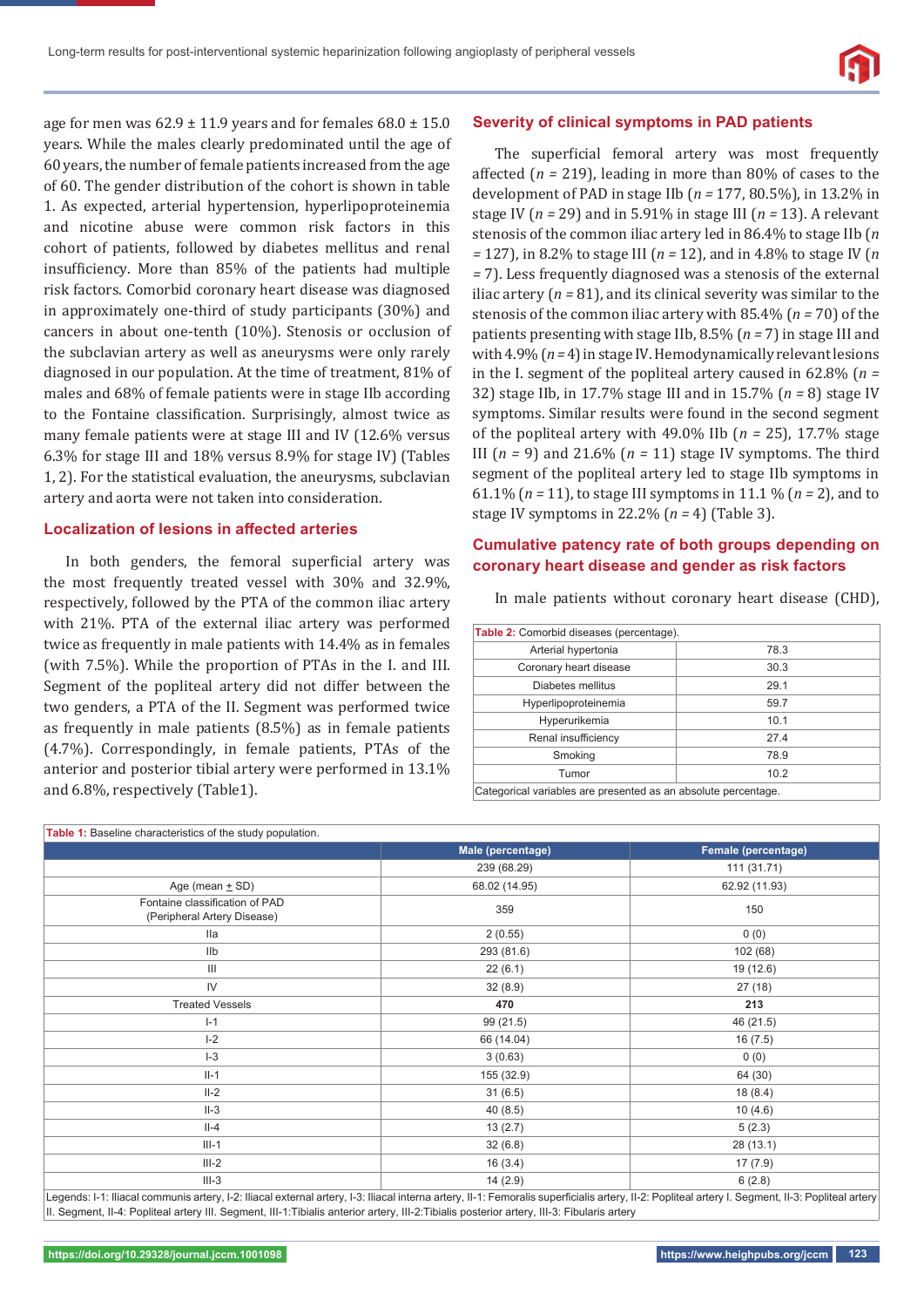

| Table 3: Severity of clinical symptoms in PAD (Peripheral Artery Disease) patients according to the classification of Fontaine depending on affected arteries.                               |                 |                |           |           |
|----------------------------------------------------------------------------------------------------------------------------------------------------------------------------------------------|-----------------|----------------|-----------|-----------|
|                                                                                                                                                                                              | $\mathbf{II}$ a | I <sub>1</sub> | Ш         | <b>IV</b> |
| $I-1$                                                                                                                                                                                        | 1(0.68)         | 127(86.39)     | 12(8.16)  | 7(4.76)   |
| $I-2$                                                                                                                                                                                        | 0(0)            | 70(85.37)      | 7(8.54)   | 4(4.88)   |
| $I-3$                                                                                                                                                                                        | 0(0)            | 3(100)         | 0(0)      | 0(0)      |
| $II-1$                                                                                                                                                                                       | 0(0)            | 177(80.45)     | 13(5.91)  | 29(13.18) |
| $II-2$                                                                                                                                                                                       | 1(1.96)         | 32(62.75)      | 9(17.65)  | 8(15.69)  |
| $II-3$                                                                                                                                                                                       | 0(0)            | 25(49.02)      | 9(17.65)  | 11(21.57) |
| $II-4$                                                                                                                                                                                       | 0(0)            | 11(61.11)      | 2(11.11)  | 4(22.22)  |
| $III-1$                                                                                                                                                                                      | 0(0)            | 32(52.46)      | 12(19.67) | 17(27.87) |
| $III - 2$                                                                                                                                                                                    | 0(0)            | 16(48.48)      | 5(15.15)  | 12(36.36) |
| $III-3$                                                                                                                                                                                      | 0(0)            | 7(35)          | 4(20)     | 9(45)     |
| 1-1: Iliacal communis artery, 1-2: Iliacal external artery, 1-3: Iliacal interna artery, II-1: Femoralis superficialis artery, II-2: Popliteal artery I. Segment, II-3: Popliteal artery II. |                 |                |           |           |

Segment, II-4: Popliteal artery III. Segment, III-1:Tibialis anterior artery, III-2:Tibialis posterior artery, III-3: Fibular artery, the percentage in parentheses.

the cumulative patency rate following PTA for up to 7.5 years after intervention was higher than that in females without CHD (85% versus 68% at 2.5 years and 66% versus 55% at 5 years, respectively, *p =* 0.213). However, at 7.5 years both genders showed identical outcome (50% versus 51%). The cumulative patency was higher in female CHD patients after PTA in comparison to male CHD patients and up to the  $7<sup>th</sup>$ post-interventional year, was 71% versus 68% at 2.5 years, and 57% versus 47% at 5 years. After the  $7<sup>th</sup>$  year of postintervention, the rates did not significantly differ from each other (*p =* 0.341).

Until the fourth post-interventional year, the cumulative patency rate was higher in male PTAtreated patients without CHD after stenting (as) compared to their female counterparts (75% versus 71% at 2.5-years follow-up). After 7 years after stent implantation, the post-interventional outcome was almost identical in both genders (51% versus 52%, *p =* 0.581). The cumulative patency rate was higher in female patients with CAD after PTA and stenting. At 2.5 years, the rate was 90% in female patients and 76% in males, and it decreased at 5-year-follow-up to 75% and 52% in men, respectively (*p =* 0.12). The highest difference, however, was between female patients with CHD who were treated with and without a stent. The cumulative patency rate in female patients after stent therapy was consistently higher than in those after PTA, although this did not reach statistical significance (90% versus 76% after 2.5 years, 75% versus 52% after 5 years, 75% versus 52% after 7.5 and 10 years, *p =* 0.412) (Table 4).

After PTA and stent therapy of the comm. iliacal artery and externa iliacal artery, male patients without CHD showed slightly better patency rates than female patients only in the first 5 years after the intervention, after that male and female patients show identical results. With CHD as a risk factor, results of stent assisted pelvic vascular PTA are consistently better in male patients than in female patients (Table 5).

After PTA and stent therapy of the femoral vessels without CHD, results are consistently better in male patients than in female patients, but significantly worse than stent assisted PTA of the pelvic vessels. With CHD as a risk factor, female patients with stent assisted PTA of the femoral vessels consistently have better results than male patients, but again worse than PTA of the pelvic vessels. The results of pure PTA from lower leg vessels, usually without stent implantation, are not statistically usable due to the small numbers involved (Table 5).

In summary, the results of stent supported PTA of pelvic vessels show no gender dependency in the long term. The results of PTA of the femoral vessels are consistently worse than PTA of the pelvic vessels in both genders, regardless of CHD, but significantly better in female patients than in male patients. Male patients with or without CHD do not benefit from a stent implantation.

#### **Cumulative patency rate of both groups depending on diabetes mellitus and gender as risk factors**

The cumulative patency rate in non-diabetic patients following PTA alone was consistently higher in male patients than in female patients (85% versus 74% after 2.5 years, 70% versus 47% after 5 years, 52% versus 47% after 7.5 years and 46% versus 39% after 10 years, *p =* 0.0594). In nondiabetic patients, male and female patients showed similar values after PTA and stent treatment at each follow-up time point. Similarly, in diabetic patients treated with PTA alone, the cumulative patency rate at 5-year-follow-up was higher in male patients than in female study participants (81% versus 67% after 2.5 years). Between the  $5<sup>th</sup>$  and  $8<sup>th</sup>$  year post interventionem, the patency rates did not significantly differ between the two genders, and at the end of the followup period the rates were 23% and 22% in the two genders (*p =* 0.555). The cumulative patency rate of diabetic patients after PTA and stent therapy did not differ from each other in the first 3 years after treatment: it was 73% for male patients versus 67% for female patients. The cumulative patency rate of female patients remained at 67% until the end of follow-up and this was significantly higher than that in males at 42% (*p* = 0.696) (Table 6). In summary, male patients without diabetes benefited more from PTA than from stent therapy. Female patients with diabetes mellitus showed better outcome after stent therapy than male patients.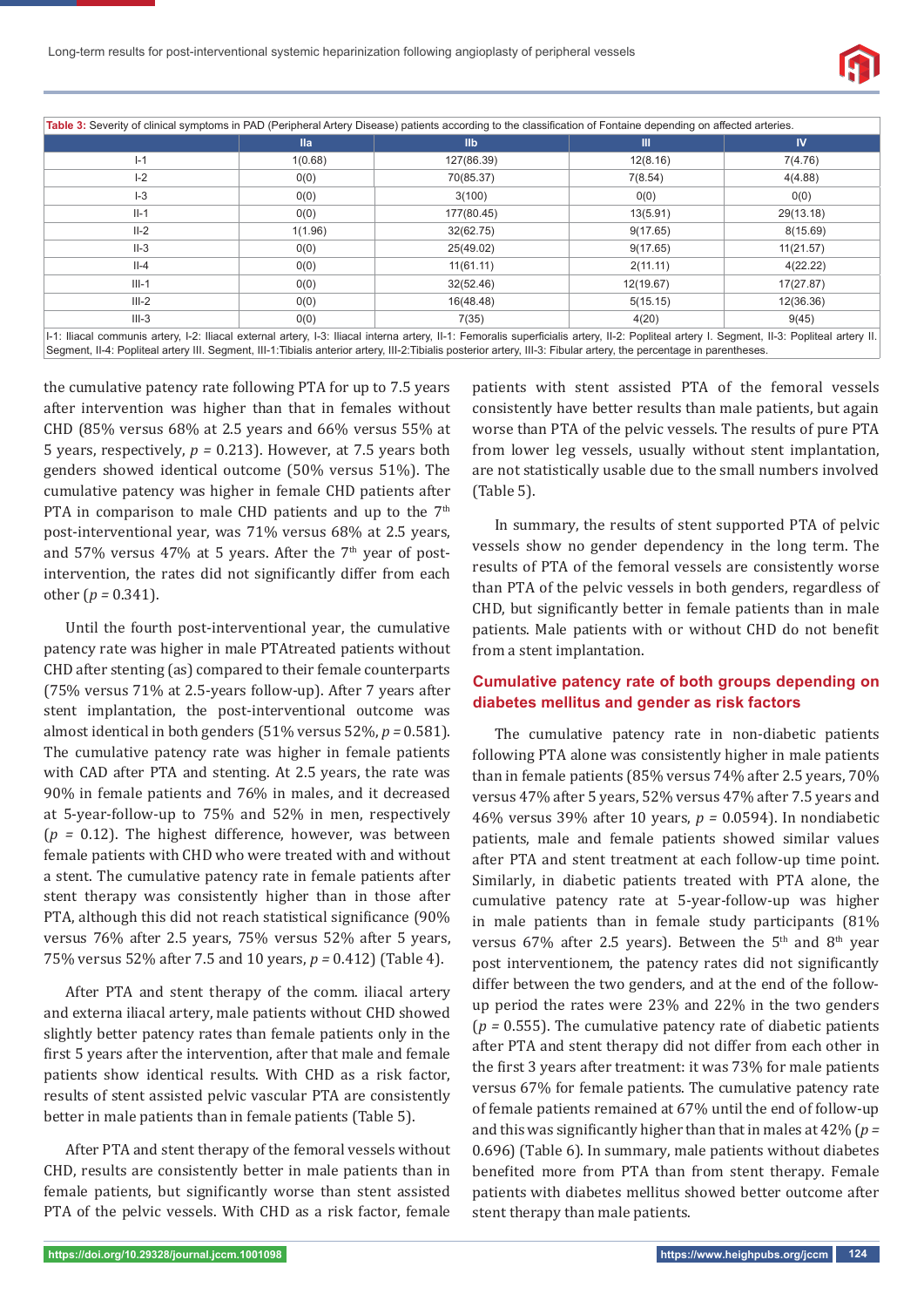

**Table 4:** Cumulative patency rates of both groups depending on coronary heart disease and gender as risk factors.

|                      | 2.5 Years (percentage) | 5 Years (percentage) | 7.5 Years (percentage) | 10 Years (percentage) |
|----------------------|------------------------|----------------------|------------------------|-----------------------|
| Male, CHD=0, PTA     | 85                     | 66                   | 50                     | 36                    |
| Female, CHD=0, PTA   | 68                     | 55                   | 51                     | 41                    |
| Male, CHD=1, PTA     | 71                     | 57                   | 44                     | 44                    |
| Female, CDH=1, PTA   | 68                     | 47                   | 47                     | 23                    |
| Male, CDH=0, Stent   | 75                     | 61                   | 51                     | 49                    |
| Female, CHD=0, Stent |                        | 58                   | 52                     | 52                    |
| Male, CHD=1, Stent   | 76                     | 52                   | 52                     | 52                    |
| Female, CHD=1, Stent | 90                     | 75                   | 75                     | 75                    |

Legends: Cumulative patency rates are presented in percentages.

Male, CHD 0, PTA and female, CHD 0, PTA *p =* 0.213; Male, CHD 1, PTA and female, CHD 1, PTA *p =* 0.341; Male, CHD 0, Stent and female CHD 0, Stent *p =* 0.581; Male CHD 1, Stent and female CHD 1, Stent  $p = 0.12$ ; The most significant difference. Male, CHD 1, Stent and female CHD1, Stent

| Table 5: Cumulative patency rates of treated vessels groups depending on coronary heart disease and gender as risk factors. |  |  |  |  |  |  |
|-----------------------------------------------------------------------------------------------------------------------------|--|--|--|--|--|--|
| 10 years (percentage)<br>2.5 years (percentage)<br>5 years (percentage) $\sqrt{7.5}$ years (percentage)                     |  |  |  |  |  |  |
| $C$ $\cup$ $C$ $\cup$ $D-\cap$ $M$                                                                                          |  |  |  |  |  |  |

| G-I, CHD=0, M   | 87  | 72  | 60  | 57  |
|-----------------|-----|-----|-----|-----|
| G-I, CHD=0, W   | 76  | 67  | 67  | 67  |
| G-I, CHD=1, M   | 84  | 69  | 69  | 69  |
| G-I, CHD=1, W   | 90  | 56  | 56  | 56  |
| G-II, CHD=0, M  | 76  | 52  | 40  | 27  |
| G-II, CHD=0, W  | 53  | 41  | 26  | 19  |
| G-II, CHD=1, M  | 62  | 42  | 26  | 26  |
| G-II, CHD=1, W  | 71  | 53  | 53  | 38  |
| G-III, CHD=0, M | 75  | 75  | 57  | 57  |
| G-III, CHD=0, W | 100 | 100 | 100 | 100 |
| G-III, CHD=1, M | 100 | 100 | 100 | 100 |
| G-III, CHD=1, W | 100 | 75  | 75  | 75  |

Legends: Cumulative patency rates are presented in percentages.

GI: Iliaca communis and externa artery, GII: femoralis superficialis artery, prof. fem. artery, poplitea artery I, II and III. segment; GII, CHD 0, male versus GI, CHD 0, male,  $p = 0.00578$ ; GII, CHD 0, female versus GI, CHD 0, male,  $p = 0.0000161$ ; GII, CHD 0, female versus GI, CHD 0, female,  $p = 0.00621$ ; GII, CHD 0, male versus GI, CHD 1, male,  $p = 0.00114$  GII, CHD 0, male versus GI, CHD 0, male,  $p = 0.00135$ ; The most significant difference. GII, CHD 0, female versus GI, CHD 0, male,  $p = 0.0000161$ 

| Table 6: Cumulative patency rates of both groups depending on diabetes mellitus and gender as risk factors. |                        |                      |                        |                       |  |  |
|-------------------------------------------------------------------------------------------------------------|------------------------|----------------------|------------------------|-----------------------|--|--|
|                                                                                                             | 2.5 Years (percentage) | 5 Years (percentage) | 7.5 Years (percentage) | 10 Years (percentage) |  |  |
| Male, DM=0, PTA                                                                                             | 85                     | 70                   | 52                     | 46                    |  |  |
| Female, DM=0, PTA                                                                                           | 74                     | 47                   | 47                     | 39                    |  |  |
| Male, DM=1, PTA                                                                                             | 81                     | 52                   | 42                     | 23                    |  |  |
| Female, DM=1, PTA                                                                                           | 67                     | 57                   | 45                     | 22                    |  |  |
| Male, DM=0, Stent                                                                                           | 76                     | 59                   | 44                     | 44                    |  |  |
| Female, DM=0, Stent                                                                                         | 76                     | 64                   | 55                     | 42                    |  |  |
| Male, DM=1, Stent                                                                                           | 73                     | 52                   | 42                     | 42                    |  |  |
| Female, DM=1, Stent                                                                                         | 67                     | 67                   | 67                     | 67                    |  |  |

Legends: Cumulative patency rates are presented in percentages.

Male, DM 0, PTA and female, MD 0, PTA  $p = 0.0594$ ; Male, DM 1, PTA and female, MD 1, PTA  $p = 0.555$ ; Male, DM 0, Stent and female MD 0, Stent  $p = 0.693$ ; Male DM 1, Stent and female MD 1, Stent  $p = 0.696$ ; The most significant difference. Male, DM 0, PTA and female MD 0, PTA (0.0594), and female DM 1 (0.0745), PTA and male, DM 1, Stent (0.0756).

| Table 7: Cumulative patency rates of treated vessels groups depending on diabetes mellitus and gender as risk factors. |                        |                      |                        |                       |  |
|------------------------------------------------------------------------------------------------------------------------|------------------------|----------------------|------------------------|-----------------------|--|
|                                                                                                                        | 2.5 years (percentage) | 5 years (percentage) | 7.5 years (percentage) | 10 years (percentage) |  |
| G-I, DM=0, M                                                                                                           | 91                     | 76                   | 63                     | 49                    |  |
| G-I, DM=0, W                                                                                                           | 77                     | 61                   | 61                     | 61                    |  |
| G-I, DM=1, M                                                                                                           | 73                     | 57                   | 57                     | 57                    |  |
| G-I, DM=1, W                                                                                                           | 88                     | 88                   | 85                     | 85                    |  |
| G-II, DM=0, M                                                                                                          | 69                     | 56                   | 41                     | 37                    |  |
| G-II, DM=0, W                                                                                                          | 66                     | 46                   | 41                     | 19                    |  |
| G-II, DM=1, M                                                                                                          | 76                     | 57                   | 35                     | 18                    |  |
| $G-II, DM=1, W$                                                                                                        | 50                     | 34                   | 34                     | 18                    |  |
| G-III, DM=0, M                                                                                                         | 50                     | 50                   | 50                     | 50                    |  |
| G-III, DM=0, W                                                                                                         | 100                    | 100                  | 100                    | 100                   |  |
| G-III, DM=1, M                                                                                                         | 100                    | 67                   | 67                     | 67                    |  |
| G-III, DM=1, W                                                                                                         | 100                    | 75                   | 75                     | 75                    |  |

Legends: Cumulative patency rates are presented in percentages.

GI: Iliaca communis and externa artery, GII: femoralis superficialis artery, prof. fem. artery, poplitea artery I, II and III. segment; GII, DM 0, male versus GI, DM 0, male,  $p =$ 0.000412; GII, DM 0, female versus GI, DM 0, male, *p =* 0.0000317; GII, DM 1, male versus GI, DM 0, male, *p =* 0.000128; GII, DM 1, female versus GI, DM 0, male, *p =* 0.0000259; The most significant difference. GII, DM 1, female versus GI, DM 0, male,  $p = 0.0000259$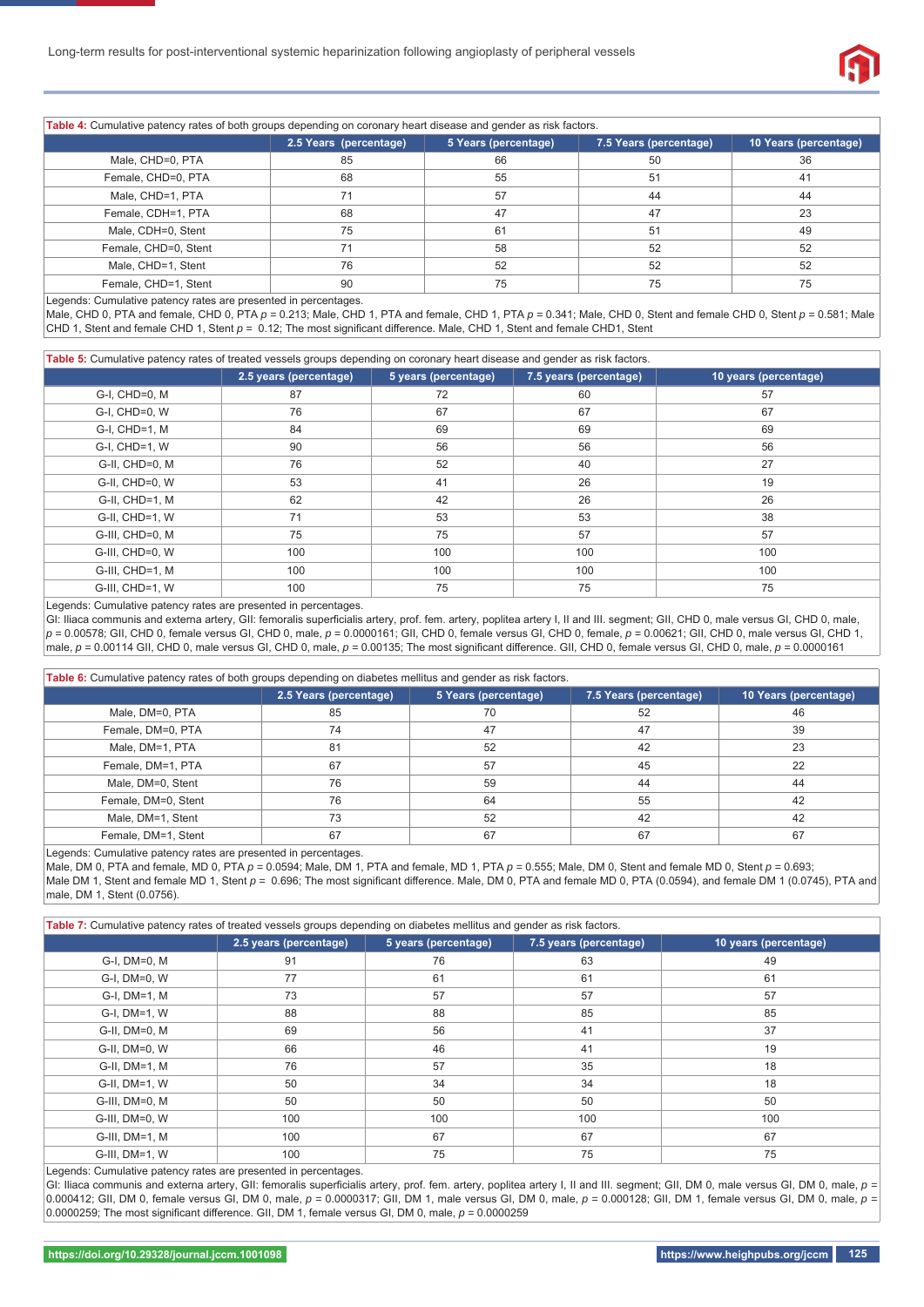

With regard to the treated vessel sections, the patency rate after stent assisted PTA of the pelvic vessels is better in male patients than in female patients only within the first 5 years. Female patients with diabetes mellitus show consistently better results than male patients after stent assisted PTA of the pelvic vessels. After stent assisted PTA of the femoral vessels, male patients without diabetes mellitus show slightly better results than female patients, but significantly worse results than PTA of the pelvic vessels. With diabetes mellitus, the patency rates after stent supported PTA of the femoral vessels are better in male patients within the 5 years than in female patients, after that they did not differ from each other. Again, the results of PTA from lower leg vessels are usually not statistically usable without stent implantation (Table 7).

In summary, the results of stent supported PTA of pelvic vessels show no gender dependence in the long-term course without diabetes mellitus. In patients with diabetes mellitus, only female patients benefit from stent implantation of the pelvic vessels. The results of PTA of the femoral vessels are consistently worse than PTA of the pelvic vessels in both genders independent of diabetes, but better in male patients in the first 5 years postinventionell than in female patients.

## **Cumulative patency rate of both groups depending on renal insufficiency and gender as risk factors**

The cumulative patency rate is better in male patients without renal insufficiency with only one PTA at each time than in females. The cumulative patency rate of patients after a PTA with renal insufficiency is almost identical for both genders up to 2.5 years after the PTA and hardly differs after 2.5 years for female patients. Between 2.5 and 5 years after the intervention, male patients show significantly better patency rates than female. Without renal insufficiency, the cumulative patency rates of female patients do not differ significantly from those of male patients after PTA and stent implantation. Interestingly, after PTA and stent implantation with renal insufficiency, female patients show consistently better patency rates than male patients (Table 8). The COX I and II analyses show a clear gender-related dependence only in the presence of renal insufficiency ( $p = 0.0027$ ), diabetes

mellitus (*p =* 0.076), with the use of a Boston stent (*p =* 0.04) lower also in the number of open lower leg vessels (*p =* 0.106) (Tables 8,9).

The patency rate of stent assisted PTA of pelvic vessels in male patients with or without renal insufficiency is better than in female patients only during the first 2.5 years, thereafter almost identical. Without renal insufficiency, male patients with stent assisted PTA of femoral vessels consistently outperformed females, whereas female patients with renal insufficiency consistently outperformed females after stent assisted PTA of femoral vessels. The results of PTA of the lower leg vessels, usually without stent implantation, were not statistically significant. In summary, male patients after stent supported PTA of the pelvic vessels do not benefit from a stent, in the femoral vessels only female patients benefit after PTA and stent implantation.

## **Discussion**

Without consideration of the mutual influence of individual risk factors and gender, the systemic heparin administration started immediately after the intervention as a standard anticoagulant therapy in our study allows a better comparison of the final results of this study without the influence of the various anticoagulation regimens.

The main focus of our study was the gender dependence of long-term results. In our study, the cumulative patency rate in male CHD patients after PTA corresponds to the results of male patients without CHD. The cumulative patency rate in male patients after PTA and stenting without CHD is better in female patients until the 4th post-interventional year, after 7 years, the post-interventional outcome is almost identical in both groups.

There is no statistical relevance, but the cumulative patency rate in female patients after PTA and stenting with CHD as a risk factor throughout tends to be better than in male patients with CHD. Male patients benefit from PTA and stent implantation compared to female patients only within the first 4 years after intervention. However, the final results with and without stent implantation in male and female patients were not significantly different in the individual groups.

| Table 8: Cumulative patency rates of both groups depending on renal insufficiency and gender as risk factors. |                        |                      |                        |                       |  |
|---------------------------------------------------------------------------------------------------------------|------------------------|----------------------|------------------------|-----------------------|--|
|                                                                                                               | 2.5 Years (percentage) | 5 Years (percentage) | 7.5 Years (percentage) | 10 Years (percentage) |  |
| Male, RF=0, PTA                                                                                               | 82                     | 59                   | 43                     | 34                    |  |
| Female, RF=0, PTA                                                                                             | 54                     | 42                   | 37                     | 22                    |  |
| Male, RF=1, PTA                                                                                               | 84                     | 74                   | 51                     | 51                    |  |
| Female, RF=1, PTA                                                                                             | 83                     | 63                   | 63                     | 63                    |  |
| Male, RF=0, Stent                                                                                             | 72                     | 54                   | 50                     | 50                    |  |
| Female, RF=0, Stent                                                                                           | 72                     | 57                   | 51                     | 47                    |  |
| Male, RF=1, Stent                                                                                             | 76                     | 58                   | 58                     | 58                    |  |
| Female, RF=1, Stent                                                                                           | 81                     | 81                   | 81                     | 81                    |  |

Cumulative patency rates are presented in percentages.

Male, RF 0, PTA and female, RF 0, PTA *p =* 0.0104; Male, RF 0, PTA and female, RF 1, PTA *p =* 0.0187; Male, RF 0, Stent and female RF 0, Stent *p =* 0.703 Male RF 1; Stent and female RF 1, Stent  $p = 0.306$ ; The most significant difference.

Male, RF 0, PTA and female, RF 0, PTA (0.0104), female RF 0, PTA and male, RF 1, PTA (*p =* 0.0179), female, RF 0, PTA and female, RF1, PTA (*p =* 0.0187), female, RF 0, PTA and male, RF 0, stent (*p =* 0.033), female, RF0, PTA and male, RF 1, stent (*p =* 0.0255), female, RF 0, PTA and female, RF1, stent (*p =* 0.0316)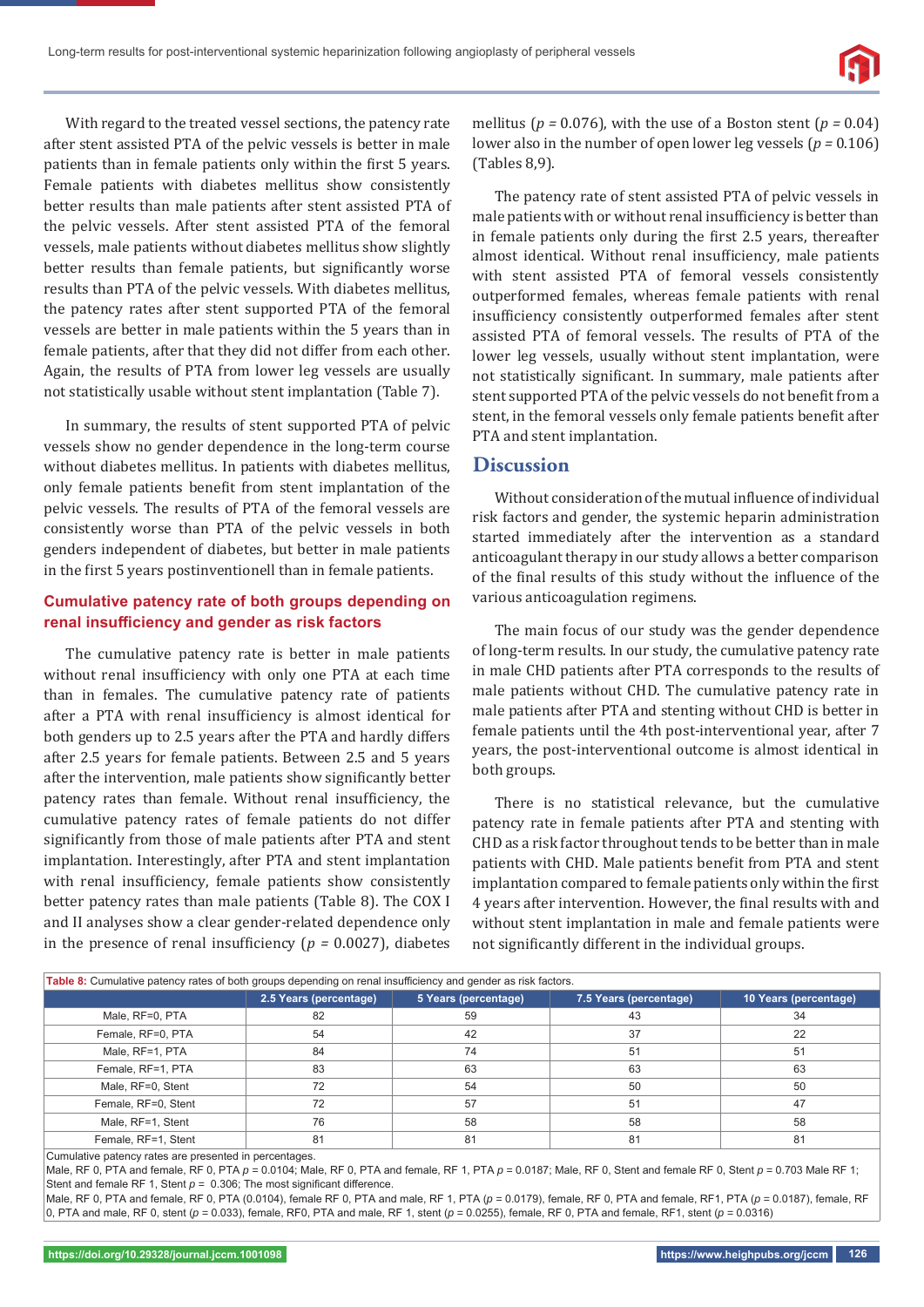

Table 9: Cumulative patency rates of treated vessels groups depending on renal insufficiency and gender as risk factors.

|                   | 2.5 years (percentage)   | 5 years (percentage) | 7.5 years (percentage)   | 10 years (percentage) |
|-------------------|--------------------------|----------------------|--------------------------|-----------------------|
| G-I, RF=0, M      | 83                       | 65                   | 59                       | 56                    |
| G-I, RF=0, W      | 71                       | 66                   | 66                       | 66                    |
| G-I, RF=1, M      | 93                       | 63                   | 63                       | 63                    |
| $G-I$ RF=1, W     | 89                       | 66                   | 66                       | 66                    |
| G-II, RF=0, M     | 70                       | 46                   | 37                       | 25                    |
| G-II, RF=0, W     | 53                       | 35                   | 29                       | 17                    |
| G-II, RF=1, M     | 74                       | 66                   | 42                       | 42                    |
| G-II, RF=1, W     | 71                       | 71                   | 71                       | 71                    |
| G-III, RF=0, M    | 77                       | 77                   | 57                       | 57                    |
| G-III, RF=0, W    | 100                      | 100                  | 100                      | 100                   |
| $G$ -III, RF=1, M | 100                      | 75                   | 75                       | 75                    |
| G-III, RF=1, W    | $\overline{\phantom{a}}$ | ٠                    | $\overline{\phantom{a}}$ | ۰.                    |

Legends: Cumulative patency rates are presented in percentages.

GI: Iliaca communis and externa artery, GII: femoralis superficialis artery, prof. fem. artery, poplitea artery I, II and III. segment.

GII, RF 0, male versus GI, RF 0, male, *p =* 0.00173; GII, RF 0, female versus GI, RF 0, male, *p =* 0.00000282; GII, RF 0, female versus GI, RF 0, female, *p =* 0.00929

GII, RF 0, female versus GI, RF 1, male,  $p = 0.000144$ ; The most significant difference. GII, RF 0 1, female versus GI, RF 0, male,  $p = 0.00000282$ 

The difference in the presence of renal insufficiency becomes even clearer in our study. Without renal insufficiency, the cumulative patency rate is better in male patients after a PTA at any time than in females. The cumulative patency rate of patients after PTA with renal failure is almost identical for both sexes up to 2.5 years after PTA, between 2.5 and 5 years after the intervention, male patients show significantly better patency rates than women. Without renal insufficiency, the cumulative patency rates of female patients do not differ significantly from those of male patients after PTA and stent implantation. Interestingly, female patients after PTA and stent implantation with renal insufficiency consistently show better patency rates than male patients. Essential factors leading to instentstenosis are the patient's risk profile, stenosis characteristics, clinical circumstances of PCI, and stent characteristics. Among the risk factors for patients, diabetes mellitus and chronic renal failure play key roles [14,20,21]. The long-term prognosis after a PTA depends significantly on the patient's gender and age at the time of treatment. The risk factors for the development of instentstenosis after coronary balloon angioplasty, such as female gender, combination of diabetes mellitus and dialysis requiring renal insufficiency together, previous interventions and resistance or hypersensitivity to anticoagulants, can probably also be extrapolated as risk factors to the PTA peripheral vessels [14,22].

The role of nicotine abuse, diabetes mellitus and hypercholesterinaemia in the development of stent stenosis is controversially discussed. Several studies on instentstenosis after coronary PTCA interventions have shown an influence between smoking and atherosclerosis only in patients with elevated serum cholesterol levels and the lack of development of atherosclerosis in patients with a low risk profile [23-25]. In another study, a precise analysis of the data shows that the primary patency rates of crural vessels are independent of nicotine consumption, sex, SIR class [26], outflow and diagnosis of diabetes mellitus [27]. Our results clearly contradict those of this study.

Foley, et al. even reported better long-term results after a PTA paradoxically in smokers [28], which were similarly confirmed by Piatkowski [33]. However, the results of this study depend on the type of stent used [28].

Despite controversial study results, diabetes mellitus is accepted as a predictive factor in the development of restenosis [29,30]. The long-term results in diabetic patients after a sole PTCA with 63% compared to non-diabetics with 36% on the one hand, and after a PTCA and stent implantation in non-diabetics with 27% compared to diabetics with 25% on the other, speak for a protective effect of stent implantation in diabetic patients [31].

Differentiated studies clearly relativises the role of hypercholesterolemia as a risk factor for instentstenosis [29-31].

Previous studies have also reported both a significantly lower patency rate and 2.8 fold increased risk of major amputation in dialysis patients [27].

The long term patency rate taking into account with arterial hypertension and hyperuricemia were collected but not presented in the results, apart from these risk factors, female patients with PTA and stent implantation have better longterm outcomes than male patients with all other risk factors. Male patients do not clearly benefit from stent implantation. Cumulative patency rates in male patients with one of the above risk factors were always worse after PTA and stent implantation than in male patients without stent implantation (Tables 10-12).

A differentiated analysis of the results depending on treated vessel segments shows that the results of stent assisted PTA`s of comm. iliacal artery and external iliacal artery are significantly independent of risk factors better than femoral vessels, and these are better in female patients than in male patients. Male patients do not benefit significantly from stent implantation over the long term. As the COXI and II regression analyses show, gender-linked results are most evident for renal insufficiency and diabetes mellitus, and less pronounced also for the number of open lower leg vessels.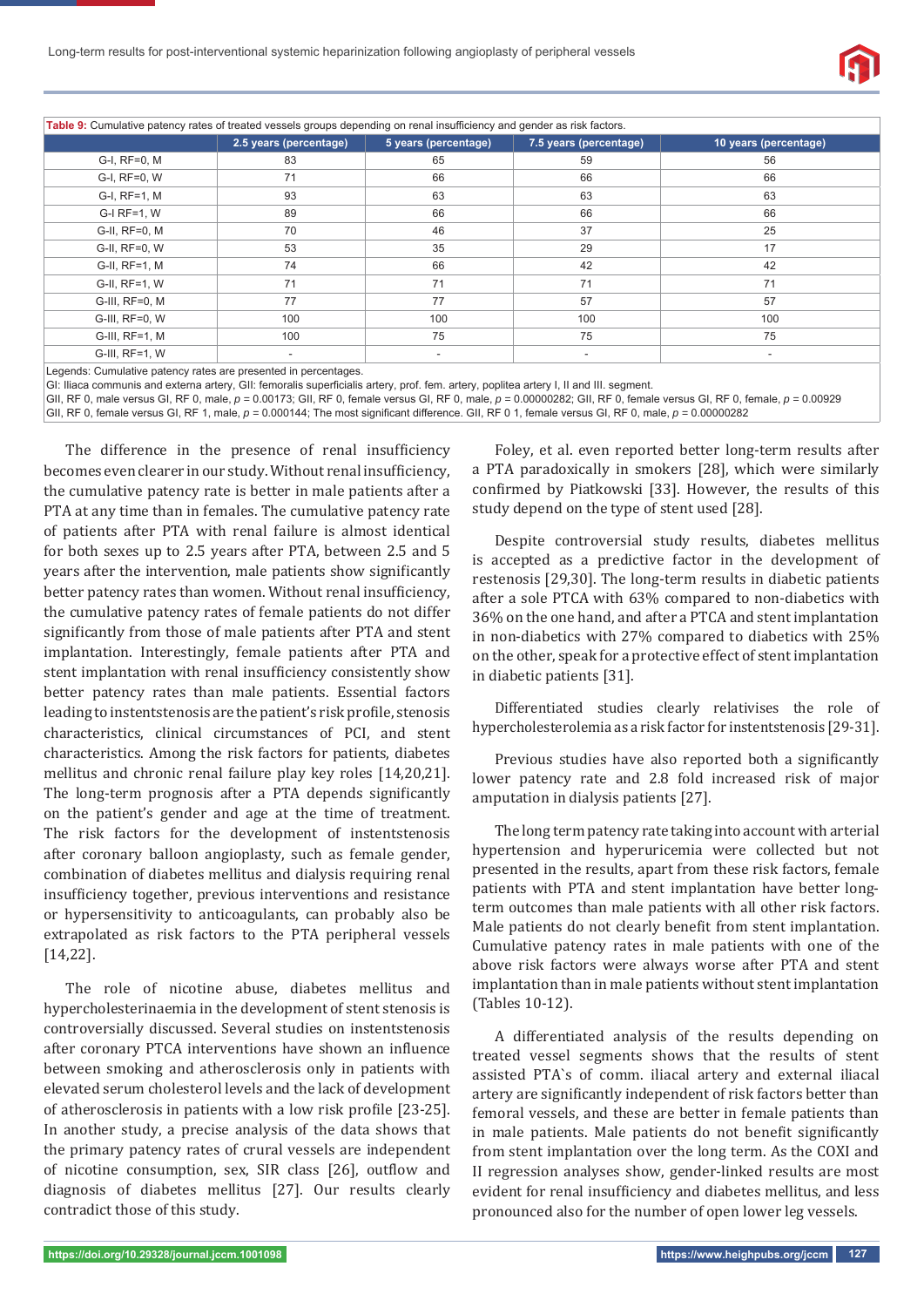

| <b>Table 10:</b> ICox regression with Intervention (PTA/STENT) and gender as covariates. |          |           |           |  |  |  |
|------------------------------------------------------------------------------------------|----------|-----------|-----------|--|--|--|
| <b>HR</b><br><b>Variable</b><br>se(HR)<br>$p$ - value                                    |          |           |           |  |  |  |
| Intervention (stent)                                                                     | 1.038486 | 0.1529599 | 0.8049961 |  |  |  |
| 0.1653273<br>1.250974<br>0.1756025<br>Gender (female)                                    |          |           |           |  |  |  |
| $\mathbf{r}$                                                                             |          |           |           |  |  |  |

HR: Hazard Ratio; Intervention Basis Category, PTA, Gender Basis Category = Male

| Table 11: II Cox regression with Intervention (PTA/stent) and gender and other covariates.                                             |           |           |             |  |  |
|----------------------------------------------------------------------------------------------------------------------------------------|-----------|-----------|-------------|--|--|
| Variable                                                                                                                               | HR.       | se(HR)    | $p$ - value |  |  |
| <b>Intervention Stent</b>                                                                                                              | 1.3298519 | 0.3815454 | 0.4549795   |  |  |
| Lower leg vessel 2                                                                                                                     | 0.8386196 | 0.2247841 | 0.4336476   |  |  |
| Lower leg vessel 3                                                                                                                     | 0.7150981 | 0.2075761 | 0.1062062   |  |  |
| CHD (Yes)                                                                                                                              | 1.0328982 | 0.1906820 | 0.8652052   |  |  |
| DM (Yes)                                                                                                                               | 1.3609622 | 0.1739407 | 0.0764242   |  |  |
| RF (Yes)                                                                                                                               | 0.5249481 | 0.2152800 | 0.0027573   |  |  |
| HLP (Yes)                                                                                                                              | 1.0557270 | 0.1769297 | 0.7592212   |  |  |
| AH (Yes)                                                                                                                               | 1.3262374 | 0.2239902 | 0.2074790   |  |  |
| HU (Yes)                                                                                                                               | 1.0405584 | 0.2831417 | 0.8883317   |  |  |
| Smoking (Yes)                                                                                                                          | 1.2808951 | 0.2158999 | 0.2515311   |  |  |
| Gender (Female)                                                                                                                        | 1.3166465 | 0.1797612 | 0.1259432   |  |  |
| HR: Hazard Ratio, Intervention Basis Category = PTA, Gender Basis Category = Male, Lower leg-vessel Basis Category = lower leg vessel1 |           |           |             |  |  |

For all variables with (yes) the (no) class is the Basis Category

| Table 12: II Cox regression with Intervention (PTA/stent) and gender depending on treated vessel sections. |           |          |             |
|------------------------------------------------------------------------------------------------------------|-----------|----------|-------------|
| Variable                                                                                                   | <b>HR</b> | se(HR)   | $p$ - value |
| Vessel group GII                                                                                           | 1.840906  | 0.20242  | 0,002571    |
| Vessel group G III                                                                                         | 0,631002  | 0,550135 | 0,40261     |
| Lower leg vessel 2                                                                                         | 0,828255  | 0,228407 | 0,409375    |
| Lower leg vessel 3                                                                                         | 0,773616  | 0,208579 | 0.218468    |
| CHD (Yes)                                                                                                  | 0,937663  | 0,190949 | 0,736057    |
| DM (Yes)                                                                                                   | 1,317862  | 0,176759 | 0,118405    |
| RF (Yes)                                                                                                   | 0,526697  | 0,215915 | 0,002984    |
| HLP (Yes)                                                                                                  | 1,133677  | 0,179511 | 0,484593    |
| AH (Yes)                                                                                                   | 1.244156  | 0,224226 | 0,329921    |
| HU (Yes)                                                                                                   | 0,95245   | 0,288863 | 0,866071    |
| Smoking (Yes)                                                                                              | 1,207825  | 0,217737 | 0,385835    |
| Gender (Female)                                                                                            | 1,315025  | 0,179933 | 0,128013    |

As this study shows, the long-term results after PTA of peripheral vessels are not only influenced by risk factors, but also by gender, male patients benefited less from stent implantation over the long term. In addition, the long-term results after PTA of femoral superficialis artery and poplitea artery are significantly worse than PTA of the pelvic vessels in both genders.

It appears that male patients tend to benefit less from stent implantation over the long term. In principle, bare stents are distinguished from drug-eluting stents. It is undisputed that nitinol stents show better long-term results than steel stents, which were proven in several studies to provide significantly better results 2 years post interventionem [32,33]. An explicit dependence of the results on implanted stents was not carried out to the high inhomogeneity of the stents used.

While the routine use of DEB in the femoropopliteal current path is based on a meaningful evidence situation with now 5 multicenter RCT studies from previous years, DES implantation is based on only one significantly positive RCT and registry study [34]. The long-term results of the 48-month Zilver PTX study [35,36] with a persistently significantly better

patency rate than in the BMS group, even in long lesions, must be verified by a longer observation period. The coating with polyvalent bound heparin, hirudin and prostacyclin or with immunosuppressants such as the mitosis inhibitor paclitaxel or the T-cell inhibitor sirolimus, which was introduced to reduce the primary thrombogenicity of drug-eluting stents (DES), did not lead to the hoped-for results either [37].

In addition to gender, risk factors, PAD stage at the time of treatment, TASC classification, calcification and previous interventions, intervention-dependent factors (stent types, etc.) in varying degrees also influence the long term patency results. The results of this study suggest, that gender-linked results are most evident for renal insufficiency and diabetes mellitus, and less pronounced also for the number of open lower leg vessels. For other risk factors, too, there seems to be a tendency towards gender dependence. In addition, the long-term results after PTA of femoral superficialis artery and poplitea artery are significantly worse than PTA of the pelvic vessels in both genders. However, further prospective studies will verify the relevance of these results depending on the vascular segments treated.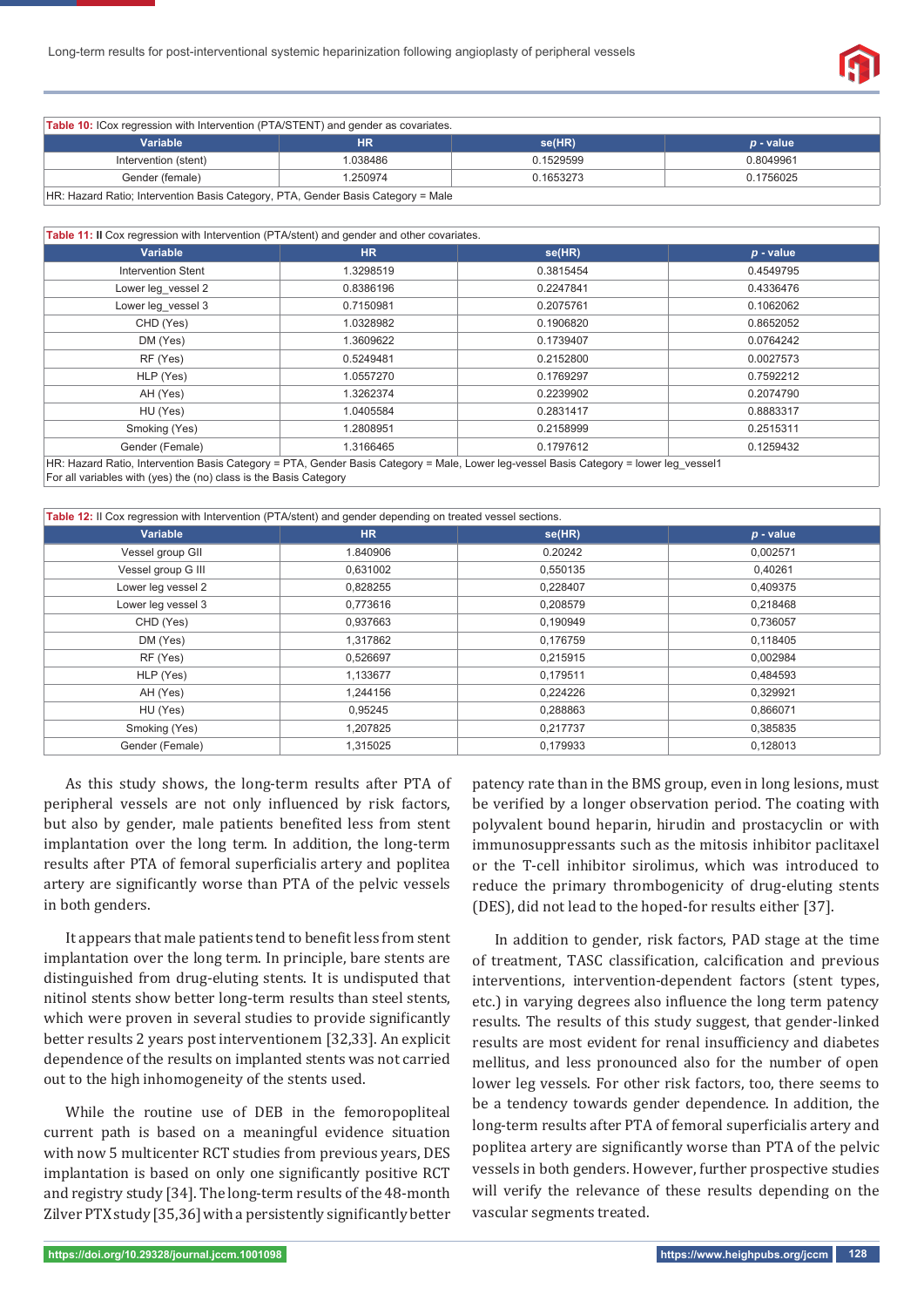

## **References**

- 1. Tendera M, Aboyans V, Bartelink ML, Baumgartner I, Clément D, et al. ESC Committee for Practice Guidelines: ESC Guidelines on the diagnosis and treatment of peripheral artery diseases: document covering atherosclerotic disease of extracranial carotid and vertebral, mesenteric, renal, upper and lower extremity arteries: the Task Force on the Diagnosis and Treatment of Peripheral Artery Diseases of the European Society of Cardiology (ESC). Eur Heart J. 2011; 32: 2851–2906. **PubMed:** https://pubmed.ncbi.nlm.nih.gov/21873417/
- 2. Tsetis D, Belli AM. Guidelines for stenting in infrainguinal arterial disease. Cardiovasc Intervent Radiol. 2004; 27: 198–203. **PubMed:** https://www.ncbi.nlm.nih.gov/pubmed/15129334
- 3. Gur I, Lee W, Akopian G, Rowe VL, Weaver FA, et al. Clinical outcomes and implications of failed infrainguinal endovascular stents. J Vasc Surg. 2011; 53: 658–666. **PubMed:** https://www.ncbi.nlm.nih.gov/pubmed/21257284
- 4. Armstrong EJ, Saeed H, Alvandi B, Singh S, Singh GD, Yeo KK et al. Nitinol self-expanding stents vs. balloon angioplasty for very long femoropopliteal lesions. J Endovasc Ther. 2014; 21: 34–43. **PubMed:** https://www.ncbi.nlm.nih.gov/pubmed/24502482
- 5. Cassese S, Byrne RA, Ott I, Ndrepepa G, Nerad M, et al. Paclitaxelcoated versus uncoated balloon angioplasty reduces target lesion revascularization in patients with femoropopliteal arterial disease: a meta-analysis of randomized trials, Circ Cardiovasc Interv, 2012; 5: 582–589.

**PubMed:** https://www.ncbi.nlm.nih.gov/pubmed/22851526

- 6. Dake MD, Ansel GM, Jaff MR, Ohki T, Saxon RR, et al. Paclitaxeleluting stents show superiority to balloon angioplasty and bare metal stents in femoropopliteal disease: twelve-month Zilver PTX randomized study results. Circ Cardiovasc Interv. 2011; 4: 495–504. **PubMed:** https://www.ncbi.nlm.nih.gov/pubmed/21953370
- 7. Duda SH, Pusich B, Richter G, Landwehr P, Oliva VL, et al. Sirolimuseluting stents for the treatment of obstructive superficial femoral artery disease: six-month results. Circulation. 2002; 106: 1505–1509. **PubMed:** https://www.ncbi.nlm.nih.gov/pubmed/12234956
- 8. Saxon RR, Dake MD, Volgelzang RL, Katzen BT, Becker GJ. Randomized, multicenter study comparing expanded polytetrafluoroethylene-covered endoprosthesis placement with percutaneous transluminal angioplasty in the treatment of superficial femoral artery occlusive disease. J Vasc Interv Radiol. 2008; 19: 823–832. **PubMed:** https://www.ncbi.nlm.nih.gov/pubmed/18503895
- 9. Schillinger M, Schila Sabeti S, Loewe C, Dick P, Amighi J, et al. Balloon angioplasty versus implantation of nitinol stents in the superficial femoral artery. N Engl J Med. 2006; 354: 1879–1888. **PubMed:** https://pubmed.ncbi.nlm.nih.gov/16672699
- 10. Sabeti S, Schillinger M, Amighi J, Sherif C, Mlekusch W, et al. Primary patency of femoropopliteal arteries treated with nitinol versus stainless steel self-expanding stents: propensity score-adjusted analysis. Radiology. 2004; 232: 516-521. **PubMed:** https://www.ncbi.nlm.nih.gov/pubmed/15286322
- 11. Laird JR, Katzen BT, Scheinert D, Lammer J, Carpenter J, et al. Nitinol stent implantation versus balloon angioplasty for lesions in the superficial femoral artery and proximal popliteal artery: twelve-month results from the RESILIENT randomized trial. Circ Cardiovasc Interv. 2010; 3: 267–276.

**PubMed:** https://www.ncbi.nlm.nih.gov/pubmed/22313193

12. Chan AW. Clinical Evaluation of Restenosis. In: FUSTER, Valentin (Hrsg.): Topol EJ. (Hrsg.): Nabel E (Hrsg.): Atherothrombosis and coronary artery disease. 2. Edition, Philadelphia. Lippincott Williams & Wilkins, 2004.

13. Franco CD, Hou G, Bendeck MP. Collagens, Integrins, and the Discoidin Receptors in Arterial Occlusive Disease. Trends Cardiovasc Med. 2002; 12: 143-148.

**PubMed:** https://www.ncbi.nlm.nih.gov/pubmed/12069752

- 14. Kim MS, Dean LS. In-Stent Restenosis: Cardiovasc Therapeutics. 2011; 29: 190-198. **PubMed:** https://www.ncbi.nlm.nih.gov/pubmed/20406239
- 15. Dotter CT, Judkins MP. Transluminal treatment of arteriosclerotic obstruction Description of a new technique and preliminary report of its application. Circulation. 1964; 30: 654-670. **PubMed:** https://www.ncbi.nlm.nih.gov/pubmed/14226164
- 16. Shammas NW, Lemke JH, Dippel EJ, McKinney DE, Takes VS, et al. Bivalirudin in peripheral vascular interventions: a single center experience, 2003. J Invasive Cardiol. 2003; 15: 401-404. **PubMed:** https://www.ncbi.nlm.nih.gov/pubmed/12840239
- 17. Shammas NW, Lemke JH, Dippel EJ, McKinney DE, Takes VS, et al. In-hospital complications of peripheral vascular interventions using unfractionated heparin as the primary anticoagulant. J Invasive Cardiol. 2003; 15: 242-246. **PubMed:** https://www.ncbi.nlm.nih.gov/pubmed/12730630
- 18. Shammas NW. An overview of antithrombins in peripheral vascular interventions. J Invasive Cardiol. 2004; 16: 440-443.
- 19. Valgimigli M, Gargiulo G. Activated Clotting Time During Unfractionated Heparin-Supported Coronary Intervention. JACC. 2018; 11: 1046-1049. **PubMed:** https://www.ncbi.nlm.nih.gov/pubmed/29778730
- 20. Kimura T, Takeshi M, Ken K, Yasuhiro H, Teruyoshi K, et al. Comparisons of Baseline Demographics, Clinical Presentation, and Long-Term Outcome Among Patients With Early, Late, and Very Late Stent Thrombosis of Sirolimus-Eluting Stents. Circulation. 2010; 122: 52-61. **PubMed:** https://www.ncbi.nlm.nih.gov/pubmed/20566955
- 21. Sudhir R, Yoshihisa K, Mitsuyasu T, Osamu K, Hitoshi M, et al. A comparison of clinical presentations, angiographic patterns and outcomes of in-stent restenosis between bare metal stents and drug eluting stents. EuroIntervention. 2010; 5: 841-846. **PubMed:** https://pubmed.ncbi.nlm.nih.gov/20142201
- 22. Grimfjärd P, James S, Persson J, Angerås O, Koul S, et al. Outcome of percutaneous coronary intervention with the Absorb bioresorbable scaffold: data from the Swedish Coronary Angiography and Angioplasty Registry (SCAAR). EuroIntervention. 2017; 13: 1303-1310. **PubMed:** https://www.ncbi.nlm.nih.gov/pubmed/28781242
- 23. Alshehri AM, Azoz AM, Shaheen HA, Farrag YA, Aldeen A, et al. Acute effects of cigarette smoking on the cardiac diastolic functions. J Saudi Heart Assoc. 2013; 25: 173–179. **PubMed:** https://www.ncbi.nlm.nih.gov/pubmed/24174857
- 24. McGill HC. The cardiovascular pathology of smoking. Am Heart J. 1988; 115: 250-257. **PubMed:** https://pubmed.ncbi.nlm.nih.gov/3276113
- 25. Bullen C. Impact of Tobacco Smoking and Smoking Cessation on Cardiovascular Risk and Disease. Expert Review of Cardiovascular Therapy. 2008; 6: 883-895. **PubMed:** https://www.ncbi.nlm.nih.gov/pubmed/18570625
- 26. Khalilzadeh O, Baerlocher M, Shyn B, Connolly B, Devane A, et al. Proposal of a New Adverse Event Classification by the Society of Interventional Radiology Standards of Practice Committee. J Vasc Int Radiol, 2017; 28: 1432-1437. **PubMed:** https://www.ncbi.nlm.nih.gov/pubmed/28757285
- 27. Tesdal I, Krzemien C, Weiß C. Balloon angioplasty of the crural arteries: angiographic and clinical long-term follow-up. JVIR. 2016; 27: 71–72.